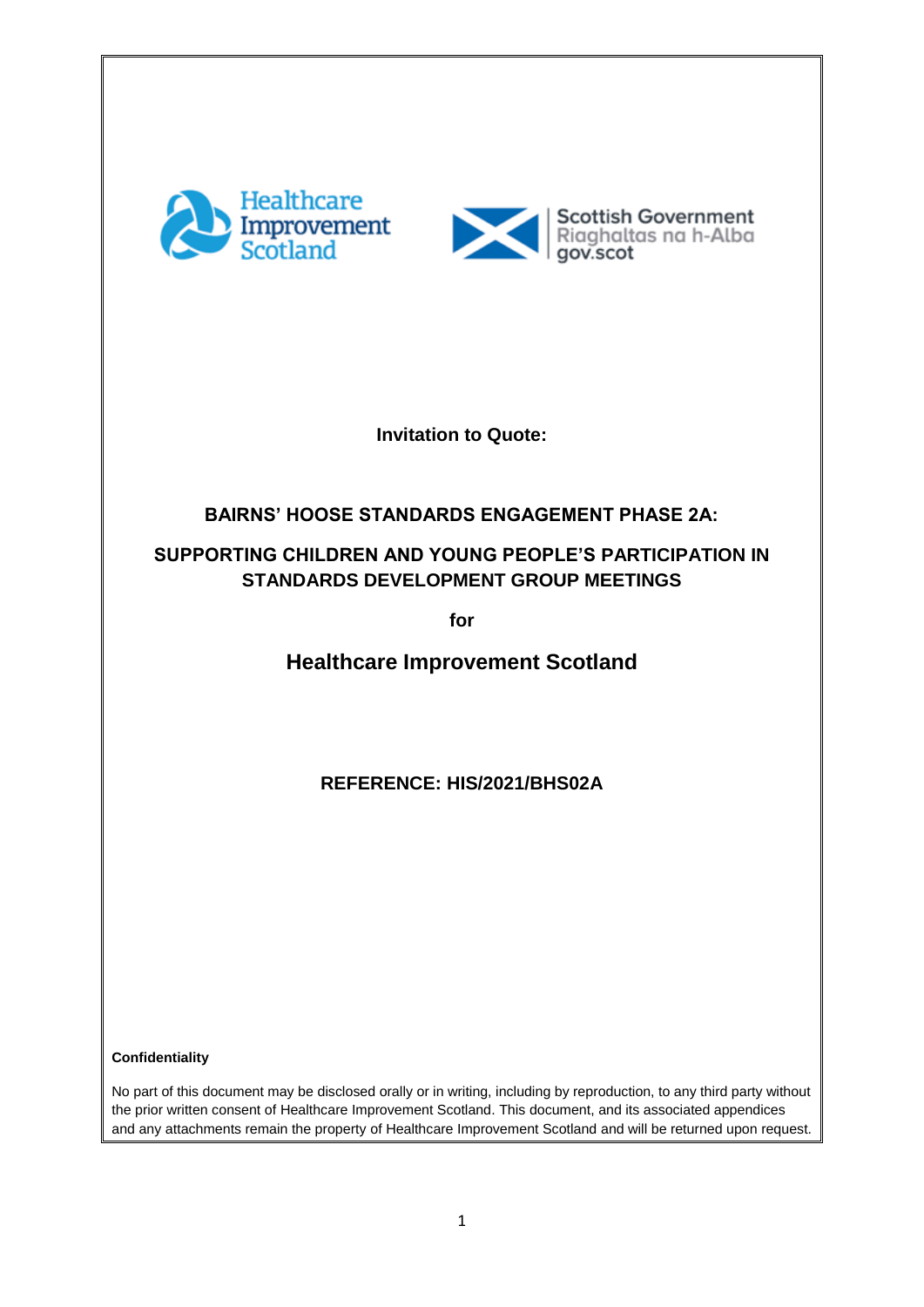# TABLE OF CONTENTS

| Section | <b>Contents</b>     | Action          |
|---------|---------------------|-----------------|
|         | Instructions        | For Information |
| 2       | Proposal management | For Information |
| 3       | Evaluation criteria | For Information |
|         | Questionnaire       | For Completion  |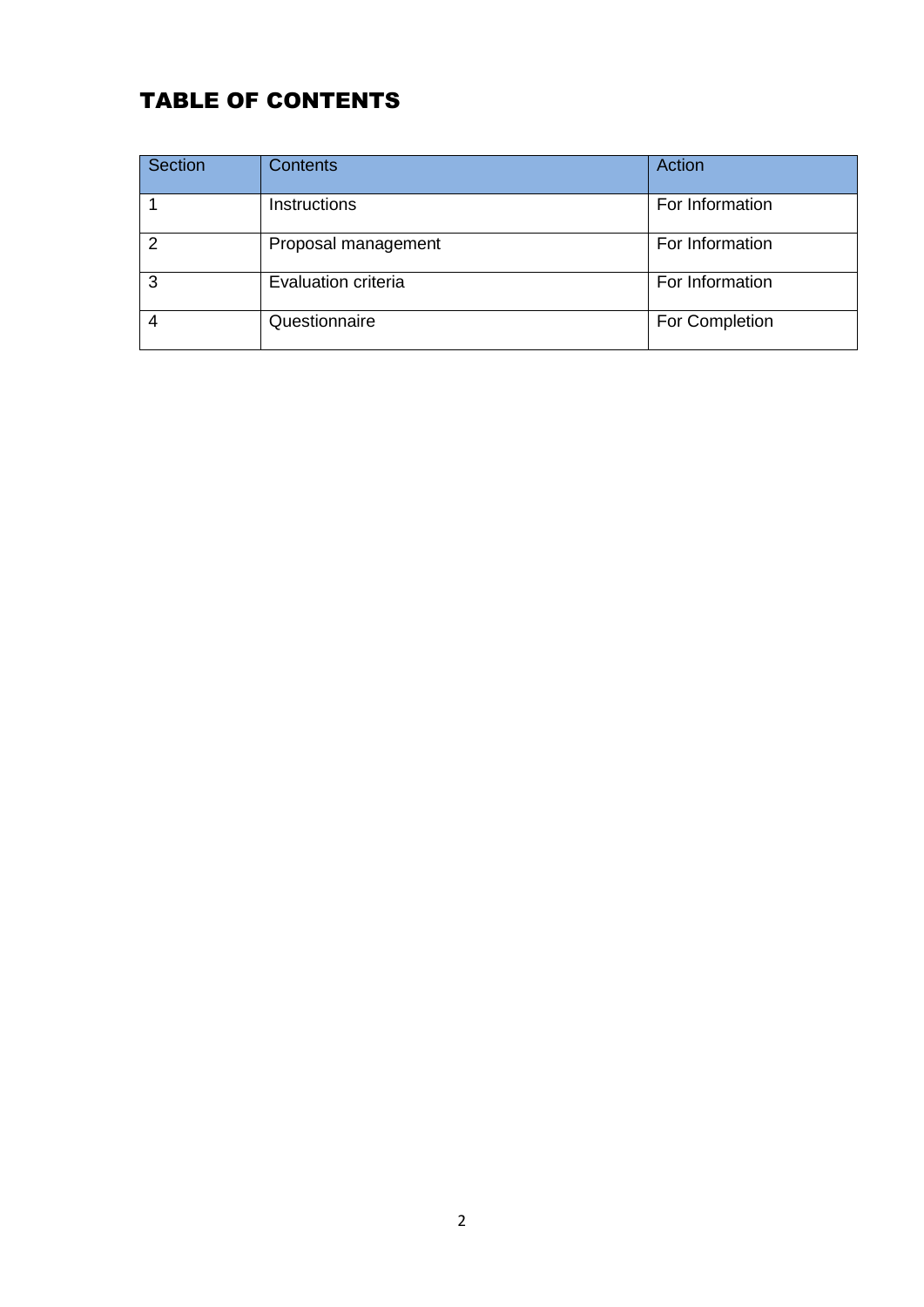#### **1. INSTRUCTIONS**

#### **1.1Introduction**

Healthcare Improvement Scotland and the Care Inspectorate are jointly developing a set of standards for a Scottish Barnahus model — known as Bairns' Hoose.

Article 12 of the United Nations Convention on the Rights of the Child outlines children and young people's right to participate in decisions that affect them. The Bairns' Hoose standards project are committed to upholding this right and ensuring that children and their families with lived experience of the current system help shape the Bairns' Hoose standards for Scotland.

In September 2021, we commissioned the University of Edinburgh in partnership with Children 1st to conduct a literature review on the best available evidence on Barnahus and its application in Scotland. The report concluded in a series of recommendations including:

children and their families be viewed as key stakeholders and that they be part of the development of all Barnahus decisions as active coproducers of the model and response (Lavoie, 2021).

To do this, we are taking a phased approach to ensure both wide and intensive participation throughout the project. In Phase 2 of our engagement framework, we are inviting organisations to partner with us to support children and young people to play an active role in the drafting of the standards.

#### **1.2 Communication**

The point of contact for this invitation to quote is:

Carol Ann Mulgrew Project Officer Healthcare Improvement Scotland [Carolann.mulgrew@nhs.scot](mailto:Carolann.mulgrew@nhs.scot)

#### **1.3 Proposed timetable for review of awards**

| <b>PROCUREMENT ACTIVITY</b>          | <b>DATE</b> |
|--------------------------------------|-------------|
| Issue of Invitation to Quote (ITQ)   | 16/12/2021  |
| Deadline for clarification questions | 16/01/2022  |
| Deadline for quotation               | 17/01/2022  |
| Evaluation of bids                   | 20/01/2022  |
| Award of contract                    | 21/01/2022  |

#### **1.4 Duration of contract**

The Contract, subject to continued satisfactory performance in relation to the bid document, is anticipated to commence on 31 January 2022 and will run until 01 July 2022, unless the Contract is terminated in accordance with the provisions of the Service's Terms and Conditions of Contract.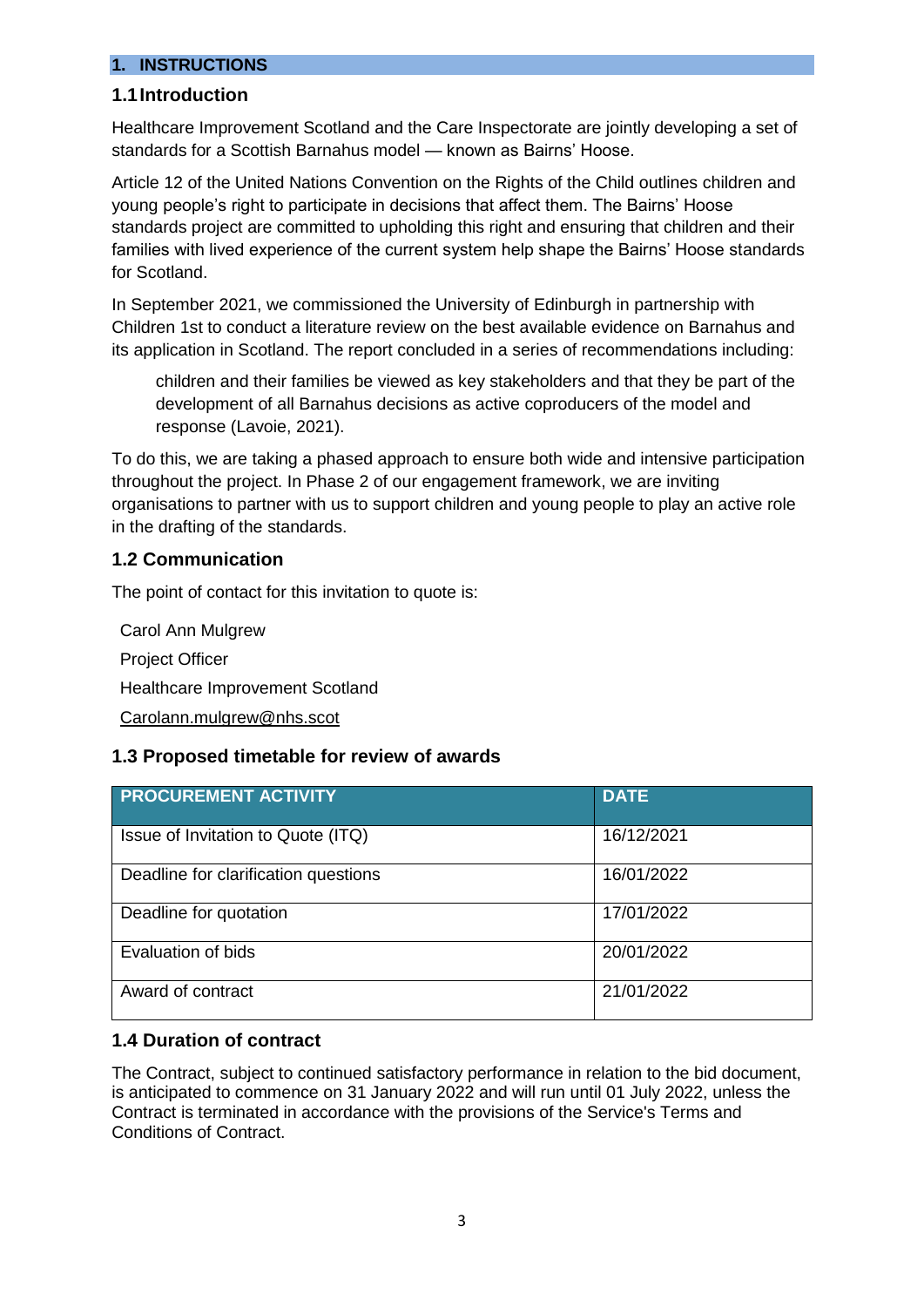## **1.5 Process for questions/clarifications**

This ITQ process should be viewed as confidential activity. As such, the Authority asks that you treat the Authority's data and this ITQ with full confidentiality.

## **1.6 Return of tender**

- 1.6.1 Suppliers should ensure that they submit their bid proposal by **9am Monday 17 January 2022.**
- 1.6.2 The Authority reserves the right to reject quotations received after the deadline and disqualify any incomplete tenders.
- 1.6.3 The Authority does not normally enter into post tender negotiation on price.

## **1.7 Terms and Conditions**

The Authority's Terms and Conditions shall prevail for the period of the Contract. The Terms and Conditions are standard and any proposed changes will only be accepted at the discretion of the Service.

## **1.8 Offer**

The offer must be open for acceptance for a period of ninety days, from the date for last receipt of tenders.

This ITQ is not a contract offer. This represents a definition of the requirements and an invitation to submit a response. This ITQ, your preparation and submission of a response and the subsequent receipt and evaluation of your response to us, does not commit the Authority to award a contract to any Bidder even if all the requirements in this ITQ are met. The Authority is under no obligation to contract all or any portion of the requested services defined herein.

Only the execution of a written contract, which is signed by an authorised signatory of the Authority, will obligate the Authority in accordance with the terms and conditions in such a contract. Any contract will be on the Authority's terms and conditions which are attached as part of the tender pack.

Please note that in the event that a request to deviate from our standard terms and conditions is deemed unacceptable by the Authority and the potential provider still does not accept the standard terms and conditions in question then their submitted tender will be deemed non-compliant and rejected by the Authority.

## **1.9 Intellectual Property**

Intellectual property rights for all developed research and any reports shall be the property of the Authority. If the successful party wishes to share, publish or use this information with any other party, this can only be done with the explicit permission of the Authority.

## **1.10 Off Payroll Working**

Suppliers should note that from the 6<sup>th</sup> April 2017 IR35 legislation applies to intermediaries working for the public sector (also known as 'intermediaries' legislation').

It is a set of rules that affect your tax and National Insurance contributions if you are contracted to work for a public sector body through an intermediary.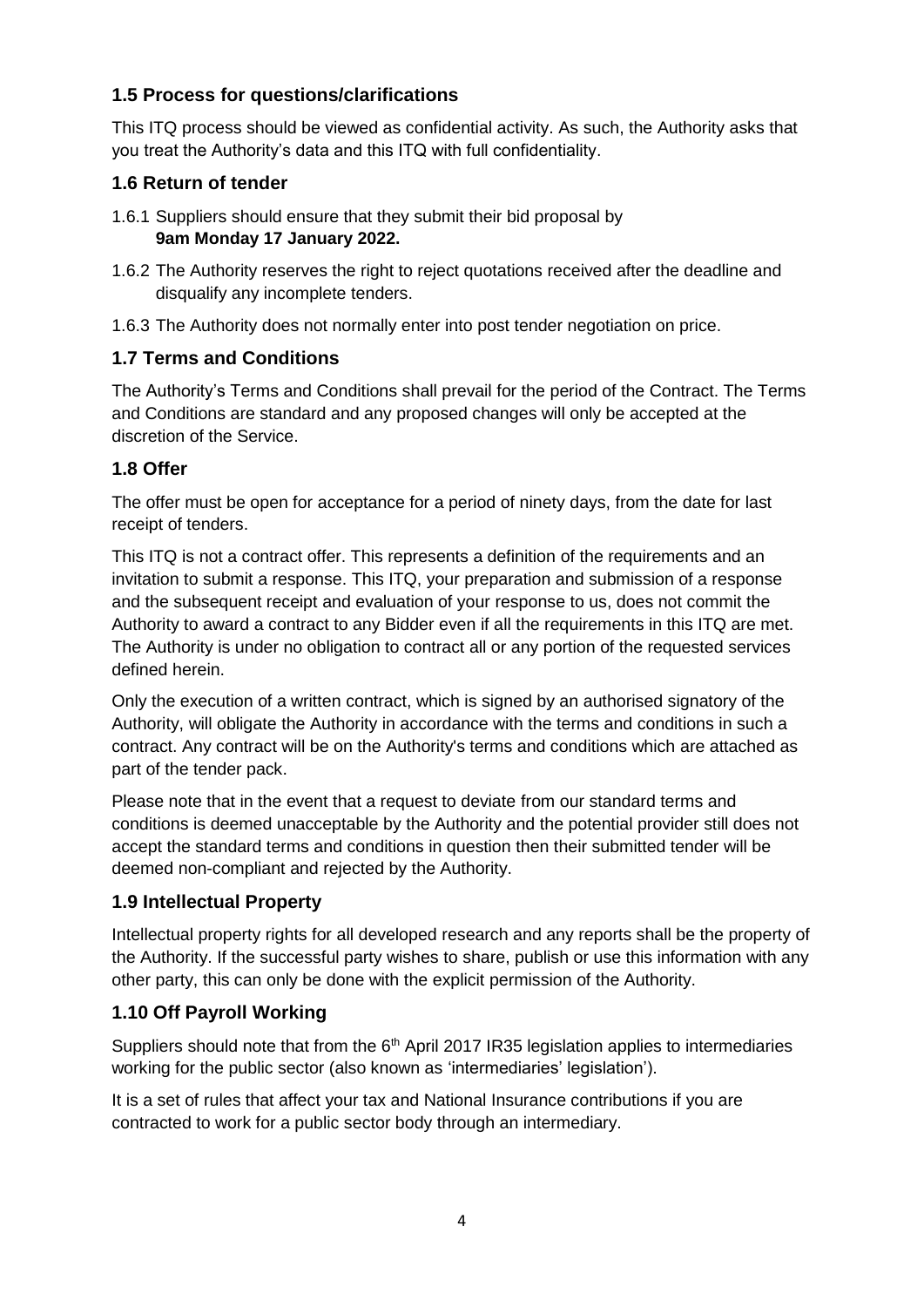The intermediary can be:

- vour own limited company
- a service or personal service company
- a partnership.

You can check if the intermediaries' legislation applies to an engagement [online.](https://www.gov.uk/guidance/check-employment-status-for-tax)

IR35 requires public sector bodies to determine whether their suppliers are caught by this legislation. Where IR35 is deemed to apply the Authority is required to deduct basic rate income tax and employers National Insurance Contributions at source. In order to do this, suppliers are required to provide the following information:

- Suppliers from the UK will be required to provide their tax reference numbers: i.e. Value Added Tax registration number, PAYE collection reference and Corporation Tax or Self Assessment reference, as applicable.
- Overseas or non-UK suppliers will be required to submit a certificate of tax compliance obtained from the country in which they are resident for tax purposes.
- If a company is a subsidiary, a member of a group or a consortium, the above details may also be required in respect of the parent company, other group members or each consortium member as appropriate.

Suppliers must agree to full transparency of tax affairs as appropriate under IR35 changes from 6th April 2017. We may require additional information from you in order to complete the HMRC assessment. Failure to provide this information promptly may result in your bid being disqualified.

## **1.11 Sustainability**

The Authority is committed to ensuring best practice in sustainability is promoted throughout the organisation and minimise the impact on the environment.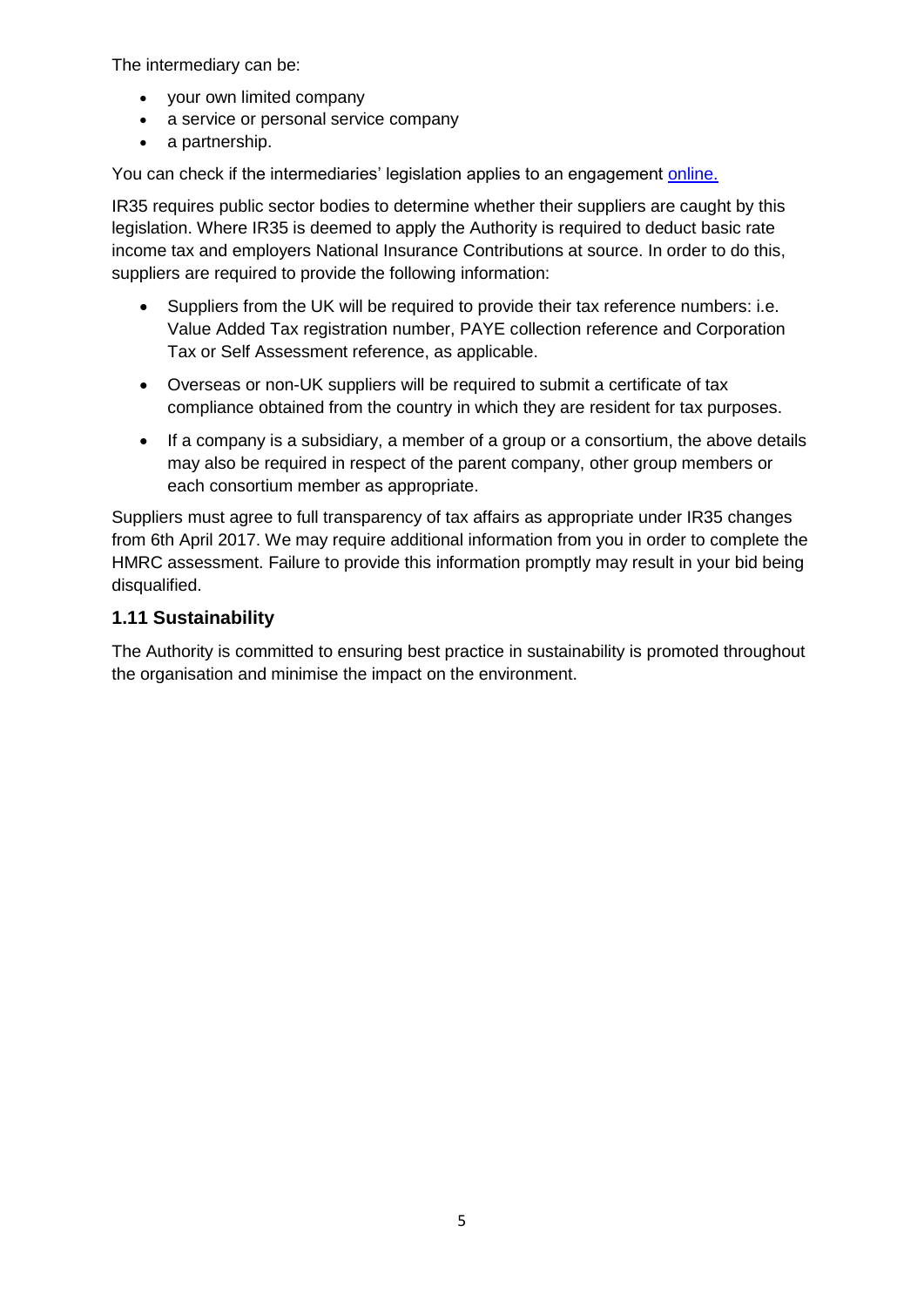#### **2. PROPOSAL MANAGEMENT**

## **2.1 Background**

In the second phase of our engagement framework, we aim to work with up to four organisations who will facilitate the participation of children, young people and families in the standards development process. Successful organisations will provide the expertise to work with a range of children, young people and families to empower and support them to participate fully in a way that is right for them.

Successful organisations will:

- Take a rights-based and trauma-informed approach.
- Take an equalities approach, with a particular focus on children most likely to experience abuse or neglect and those who may face additional barriers to accessing services.
- Include children, young people and families who have experience of the care system or justice system.
- Include children, young people and families who have experienced or witnessed violence or abuse.

## **2.1 Objectives**

Successful bidders will, from 31 January 2022, work closely with children and young people to:

- Build trusting relationships with a group of children and young people and create safe spaces for participation.
- Support those children and young people to input into the standards development group meetings by holding sessions or activities prior to each meeting.
- Support children and young people to attend the standards development group meeting, if they desire, or meet with the co-chairs.
- Review the outputs of the standards development group meeting and provide comment and opinions as the standards are drafted.

## **2.3 Scope of Service**

Successful organisations will support children and young people to participate in the drafting and review of the national Bairns' Hoose standards. The standards development group operate on a consensus basis, using the best available evidence and examples of good practice. Organisations will support children and young people to be active and equal partners in this process.

The standards development group have responsibility to draft the Bairns' Hoose standards and share learning to inform the rollout of Bairns' Hooses in Scotland. Children and young people are asked to share their experiences, thoughts and preferences on all of the standards. All voices in the group, including those of children and young people, will be equally part of a consensus-building process.

The standards development group, including children and young people, will not have direct influence over:

- legal language, mechanisms or principles which are the remit of the Lord Advocate, and
- national or local funding, governance structures and service-level agreements.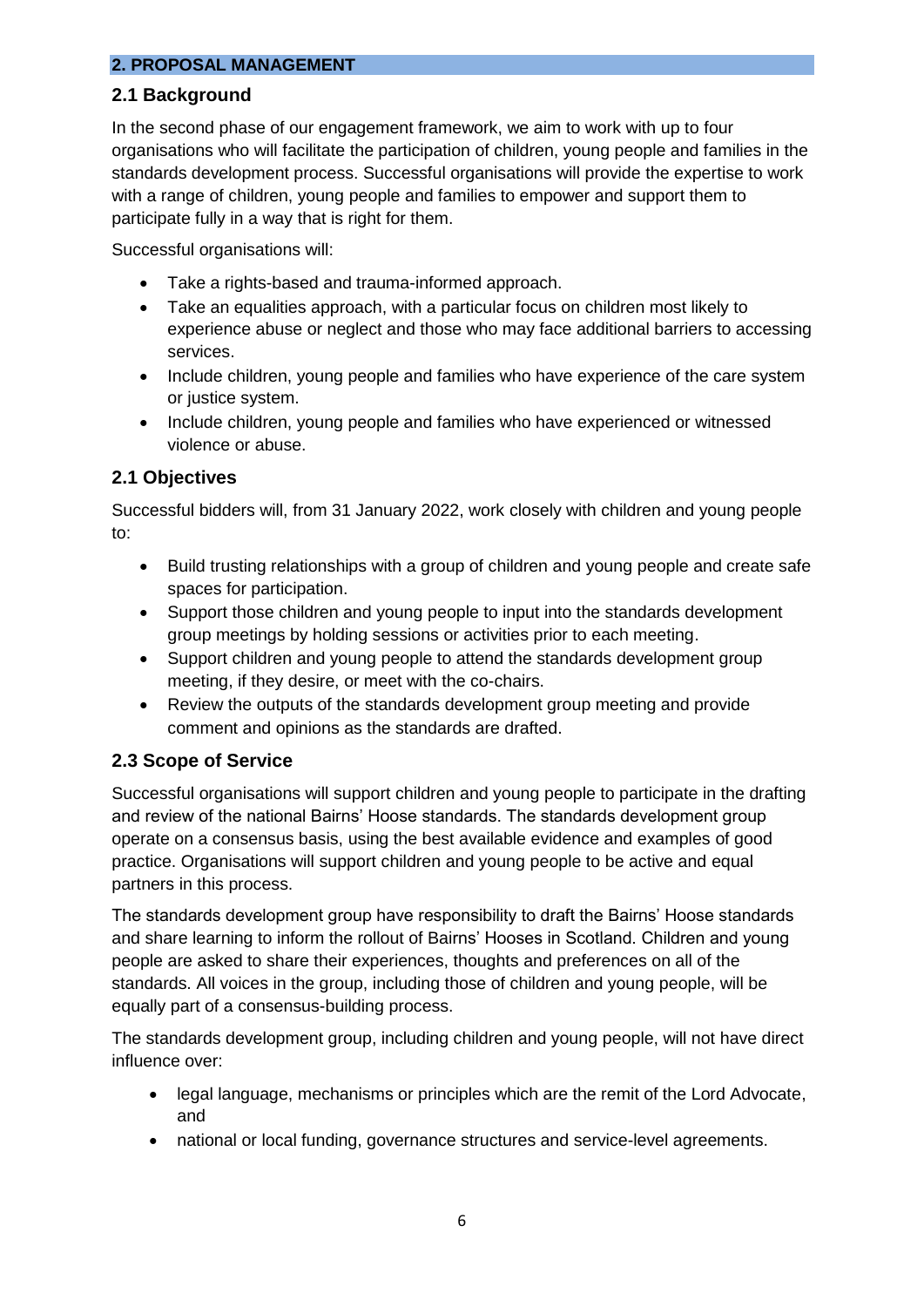## **2.4 Outputs and Milestones**

The standards development group will hold five development group meetings. Organisations will therefore support children and young people to participate in the standards develop process in four review cycles, with preparation for the first meeting to begin the work. Papers for each meeting are sent two weeks in advance—any outputs from workshops, activities or engagement sessions will be included with these papers. It is anticipated that each cycle will last five weeks.

Meeting dates will be shared with successful bidders on award and will be changed if necessary to reflect availability.

# **2.5 Fees and Costs**

A detailed breakdown of fees detailing rated and prices must be submitted with the proposal. There shall be no other financial obligations beyond the quoted price.

Prices quoted shall be exclusive of taxes.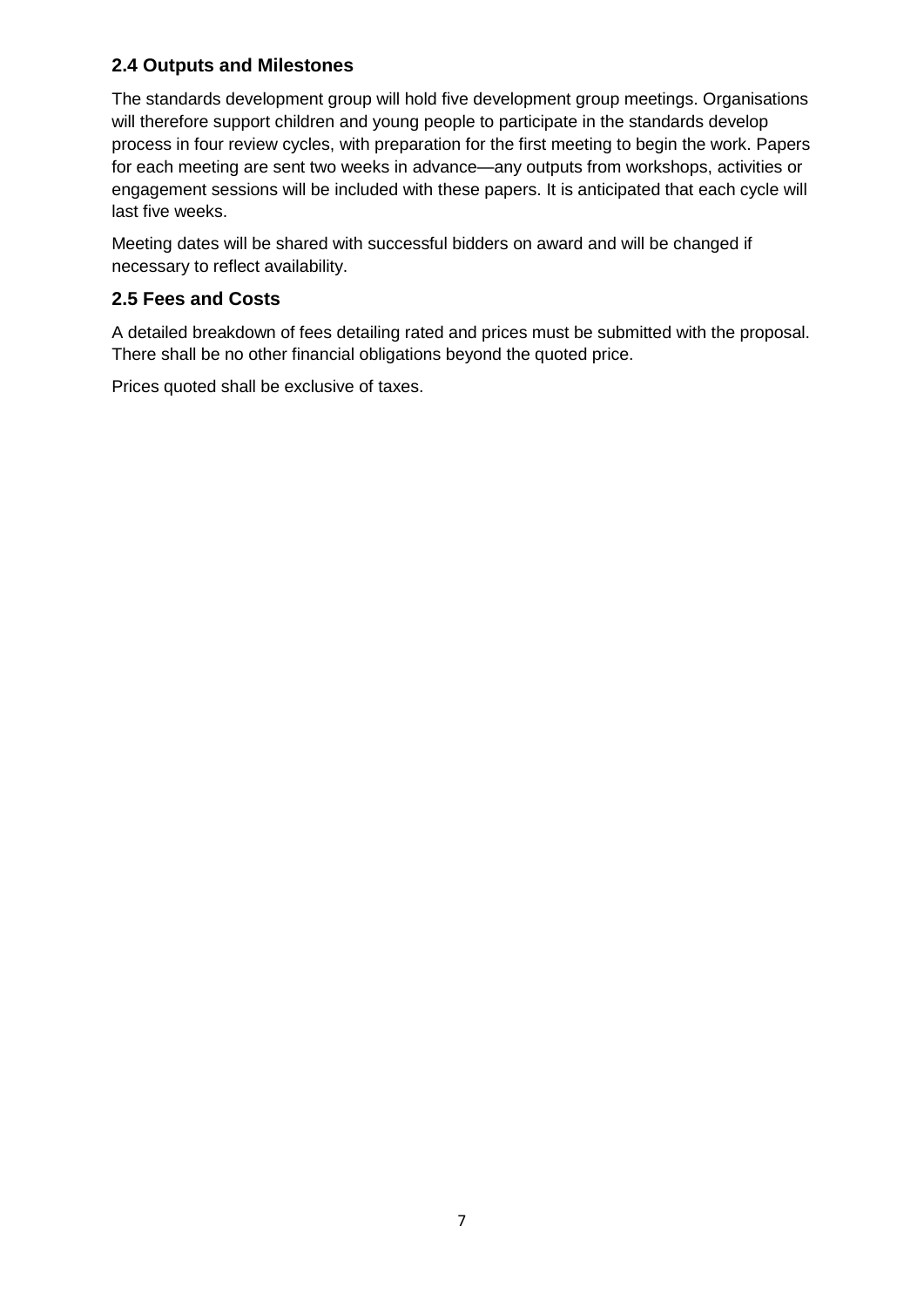## **3. EVALUATION CRITERIA**

## **3.1 Evaluation**

Evaluation of the tenders shall be based on the answers received within each section to the following questionnaire. Potential Suppliers should also pay close attention to the Scope of Services, Outputs and Assessment of the Services to determine the significant areas of importance to the Authority. Each section will then be weighted according to the following criteria:

| <b>Questionnaire Section</b> | % Weighting          |
|------------------------------|----------------------|
| <b>Quality Section</b>       | 70% of overall score |
| <b>Financial Section</b>     | 30% of overall score |

Points available for individual questions will be detailed after each question.

#### **3.2 Innovation**

The Authority welcomes any organisations that can offer innovative alternative approaches to our requirements. We would therefore actively encourage you to submit any additional information to this ITQ to give you the opportunity to demonstrate this. Any additional proposals should be included as an attachment.

## **3.3 Evaluation of Non-Financial Criteria**

The evaluation of this section is detailed in the table below:

| 0<br>Unacceptable<br>(0% of available mark) | Response is not considered relevant. The response is<br>unconvincing, flawed or otherwise unacceptable. Response fails to<br>demonstrate an understanding of the requirement.                                                                                                                                                        |
|---------------------------------------------|--------------------------------------------------------------------------------------------------------------------------------------------------------------------------------------------------------------------------------------------------------------------------------------------------------------------------------------|
| Poor<br>(20% of available mark)             | Response is partially relevant and poor. The response sufficiently<br>addresses some of the expectations but contains<br>insufficient/limited detail or explanation. The response<br>demonstrates only limited understanding of the requirement. The<br>answer contains ambiguities or deficiencies which could not be<br>tolerated. |
| 2<br>Good (40% of available<br>mark)        | Response is good and acceptable. The response addresses most<br>of the expectations but lacks detail in certain areas. The response<br>demonstrates an understanding of the requirement, but contains<br>ambiguities or limited detail on scope.                                                                                     |
| 3<br>Strong<br>(60% of available mark)      | Response is completely relevant and acceptable. The response<br>meets the majority of the required expectations although may lack<br>detail in certain areas. The response demonstrates an overall<br>understanding of the requirement.                                                                                              |
| 4<br>Excellent<br>(100% of available mark)  | Response is completely relevant and excellent overall. The<br>response meets or exceeds the expectations. The proposal is<br>comprehensive, unambiguous and demonstrates a good<br>understanding of the requirement. The proposal is well thought out,<br>highly credible and may offer innovation.                                  |